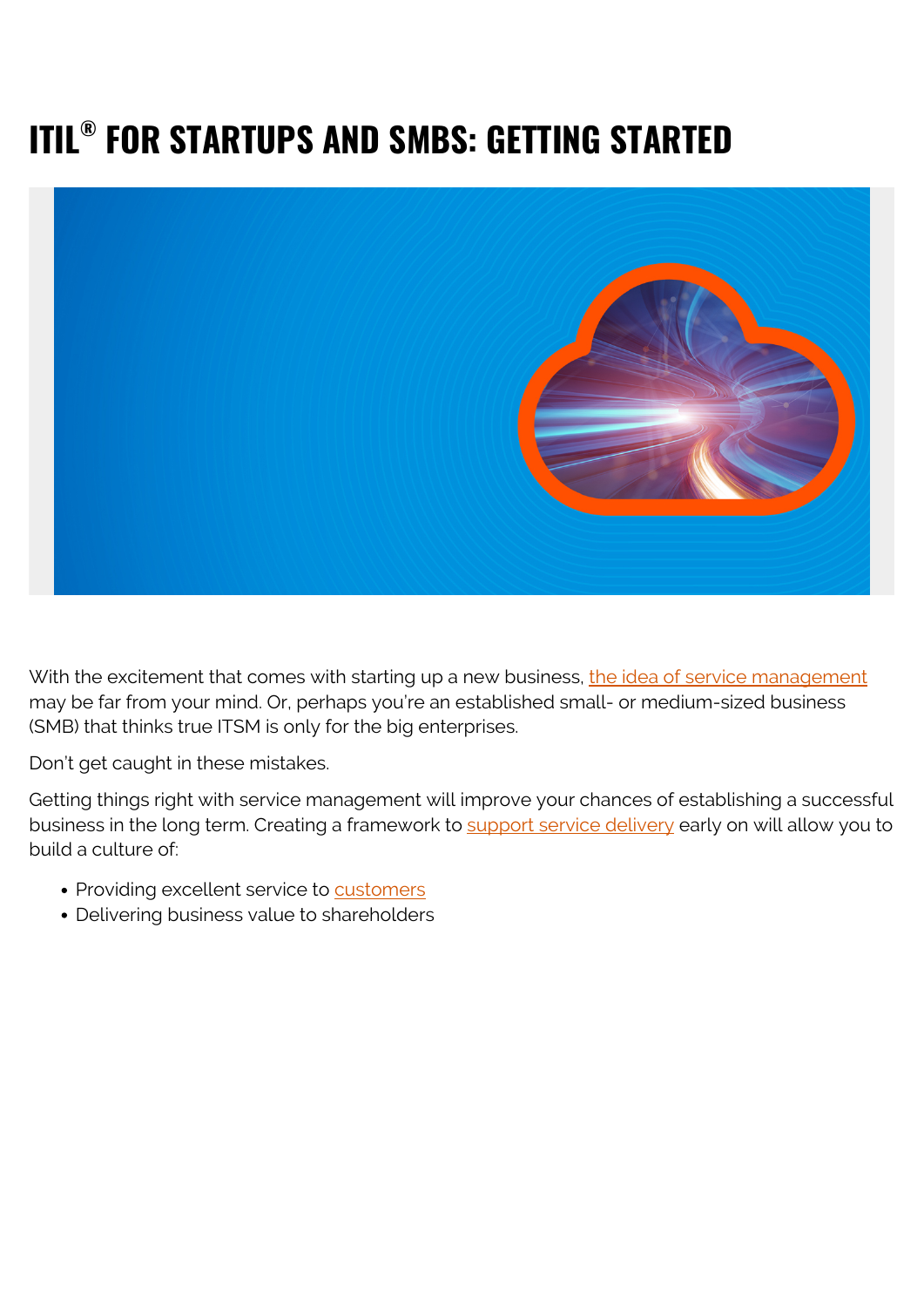

**Traditional ITSM** Delivering technology solutions

#### **Service management** in 2020s

Delivering business value

In this article, I'll talk about how service management requires critical practices that startups and SMBs must master as soon as possible—and how **[ITIL](https://blogs.bmc.com/blogs/itil-4/)[®](https://blogs.bmc.com/blogs/itil-4/)** is the way to implement those practices.

### **Reputation depends on service management**

Any business lives or dies on its reputation. The essential building block for this reputation? How you interact with—and respond to—your customers.

Many a start-up has failed to meet its potential. Not because of the quality of their products. Not because of lack of funding. They fail because of poor customer service. Service management provides the framework you need to satisfy and build your customer base.

#### **Download Now: ITIL 4 Best Practice e-Books**

These all-new for 2020 ITIL e-books highlight important elements of ITIL 4 best practices. Quickly understand key changes and actionable concepts, written by ITIL 4 contributors.



#### [Free Download ›](https://www.bmc.com/forms/itil-free-ebook.html)

#### [Free Download ›](https://www.bmc.com/forms/itil-free-ebook.html)

But many companies, no matter the size, will say to me, "Customer service isn't our core business." If customer service is not your core business, what do you need to put in place to provide the best level of service to your customers? Smaller companies and brand-new businesses alike know exactly how valuable every customer is.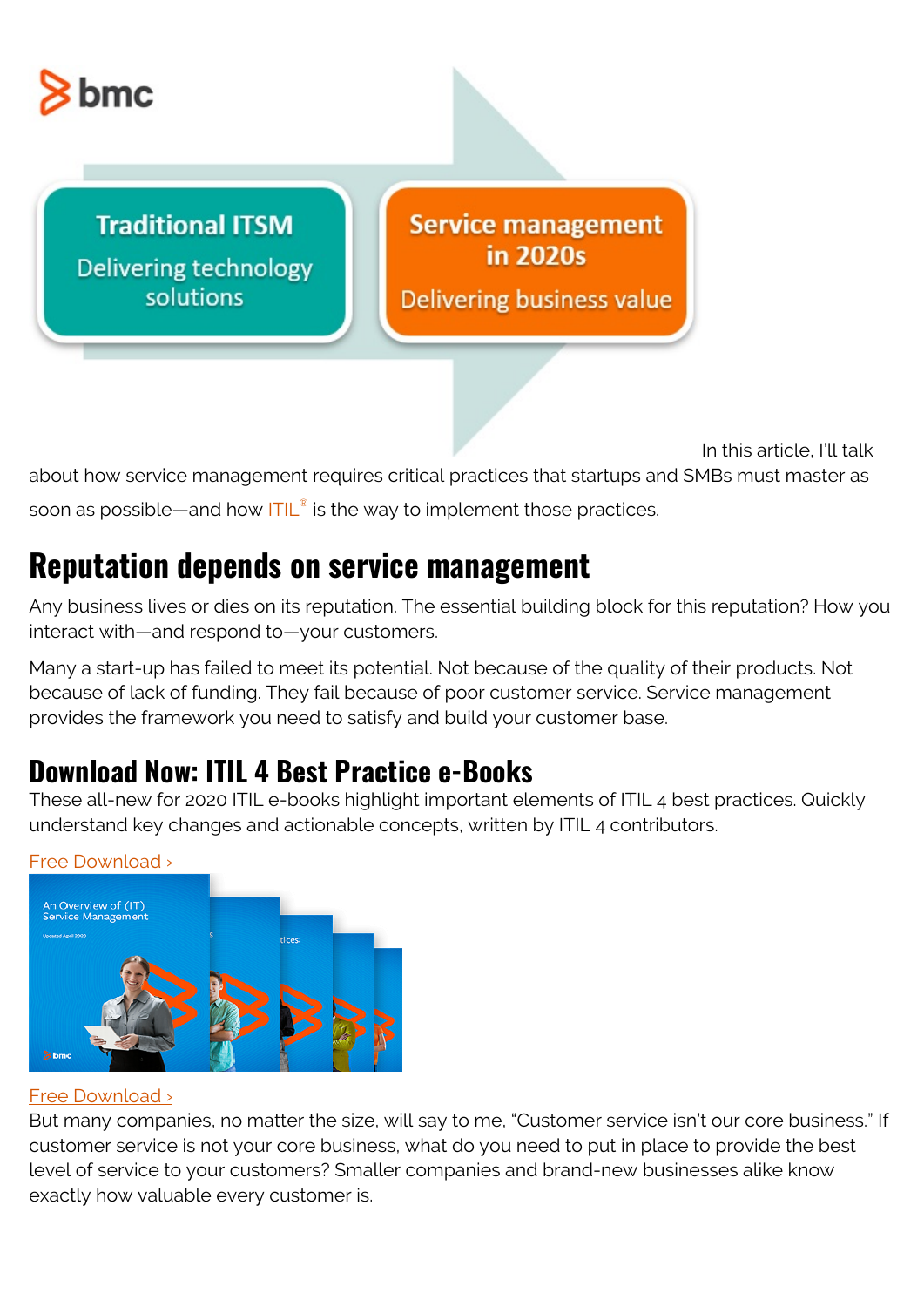# **The ITIL framework for service management**

By far the most widely adopted service management framework is ITIL. Now in its fourth iteration, and with a clear focus on business value, any start-up should be including a plan to adopt the parts of the framework best suited to their initial requirements during their business planning phase—before delivering a single product to a customer.

It will be too late to initiate service management practices when a manufacturing glitch causes thousands of faulty products to be delivered to your eager customer base. The road to success for most start-ups is paved with missteps and stumbles, how you react to these will determine whether you are one of the small percentage of successes in the start-up space, or just another casualty of a marketplace that demands excellence.

For small- and medium-sized companies, your experience might be different. Perhaps you've handled those missteps and stumbles, but you're not quite where you want to be with service delivery and the customer experience.

Luckily, you can take the knowledge and experience you have and, at any time, use ITIL to guide you towards modernizing service management.

# **ITIL 4 practices for SMBs and Startups**

Looking at the ITIL 4 framework for the first time will be daunting, so where should you start?

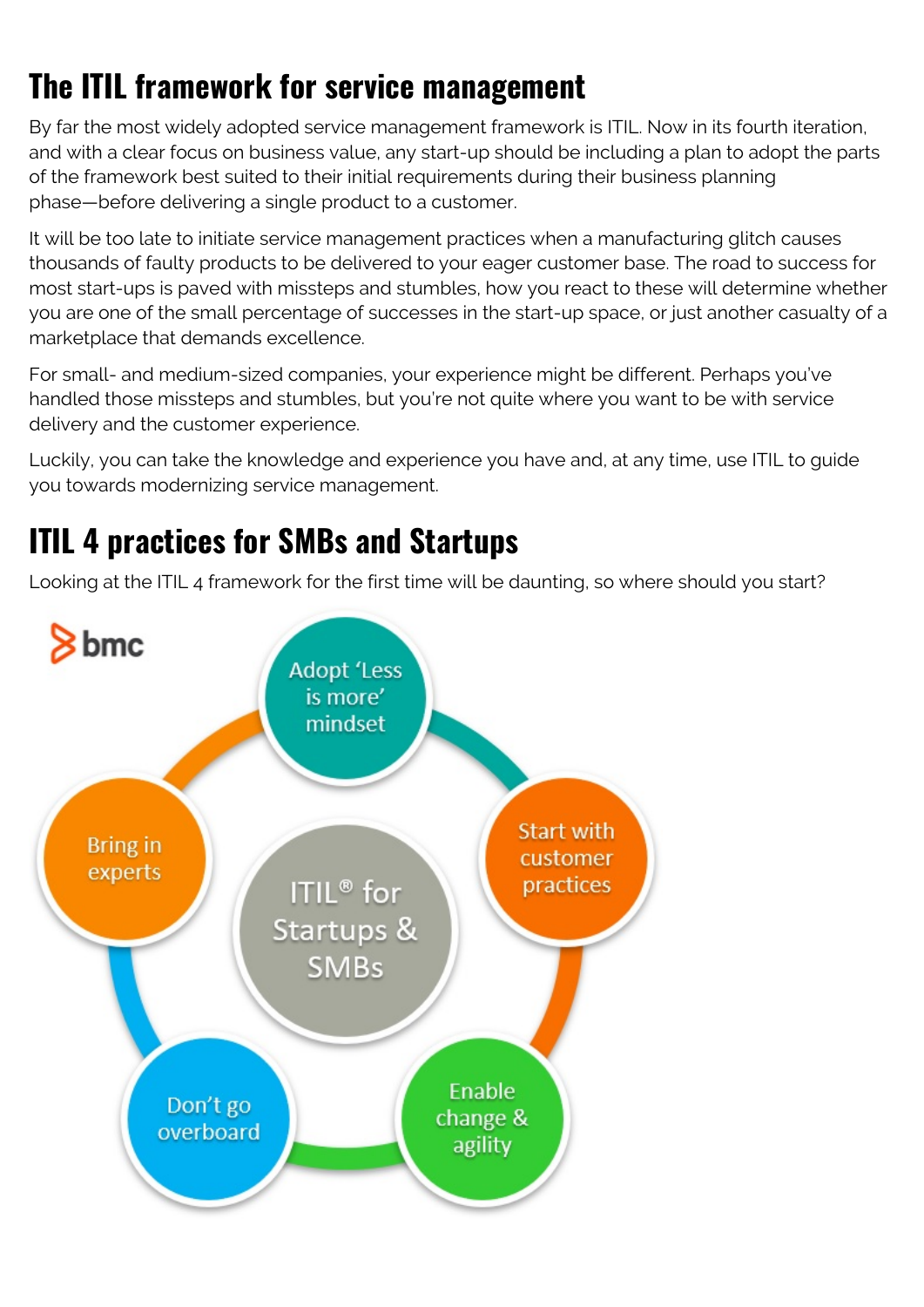## **Adopt a "less is more" approach**

I recommend a 'less is more' approach to adopting the framework. Look at your business model and your product. Try to get a picture of where in the supply chain you are most likely to experience difficulties. Take a close look at the framework and decide which practices are most likely to prevent or ease the issues you are likely to face.

#### **Start with customer facing practices**

Customer facing practices are likely to give the best bang for your buck. Look at the practices that make up this part of the framework[—incident management](https://blogs.bmc.com/blogs/itil-incident-management/) and [service request management](https://blogs.bmc.com/blogs/itil-service-request-management/) will be a good start.

In order to establish these practices, you are going to need to engage with your customers, they need to have a point of contact, an easy entry into your business to get the help and information they require. This is most likely to be achieved by establishing a service desk function.

### **Enable change and agility**

Especially in the start-up world, two supporting practices likely to provide real business value are:

- [Change enablement](https://blogs.bmc.com/blogs/itil-change-enablement/)
- [Problem management](https://blogs.bmc.com/blogs/itil-problem-management/)

The combination of these with incident management and request management will provide:

- The engagement you need with your customer base.
- The agility you need to quickly diagnose problems and initiate the changes needed to resolve them.

Where ITIL and service management in general can provide the difference between life and death for any company is by providing a clear, well understood process with defined responsibilities. This means that the right people will be concentrating on solving customer issues and keeping them happy, leaving others to concentrate on building the business.

#### **Don't go overboard**

The saying 'rigour without rigmarole' is a good one to keep in mind when deciding just how much service management ceremony you need to bring into your start-up or small company.

Adopting just the right level of service management is critical. This ensures that you bring *just enough process* to the way your operational and product teams manage launched products. But not too much process! This will hamper the pace your team needs in order to adopt or grow to meet market requirements.

### **Bring in an expert**

One final piece of advice I would give: if you do not have service management expertise within your team, bring some in, at least on a temporary basis. Getting this part of the [service value chain](https://blogs.bmc.com/blogs/itil-service-value-chain/) right will make all the difference in the longer term.